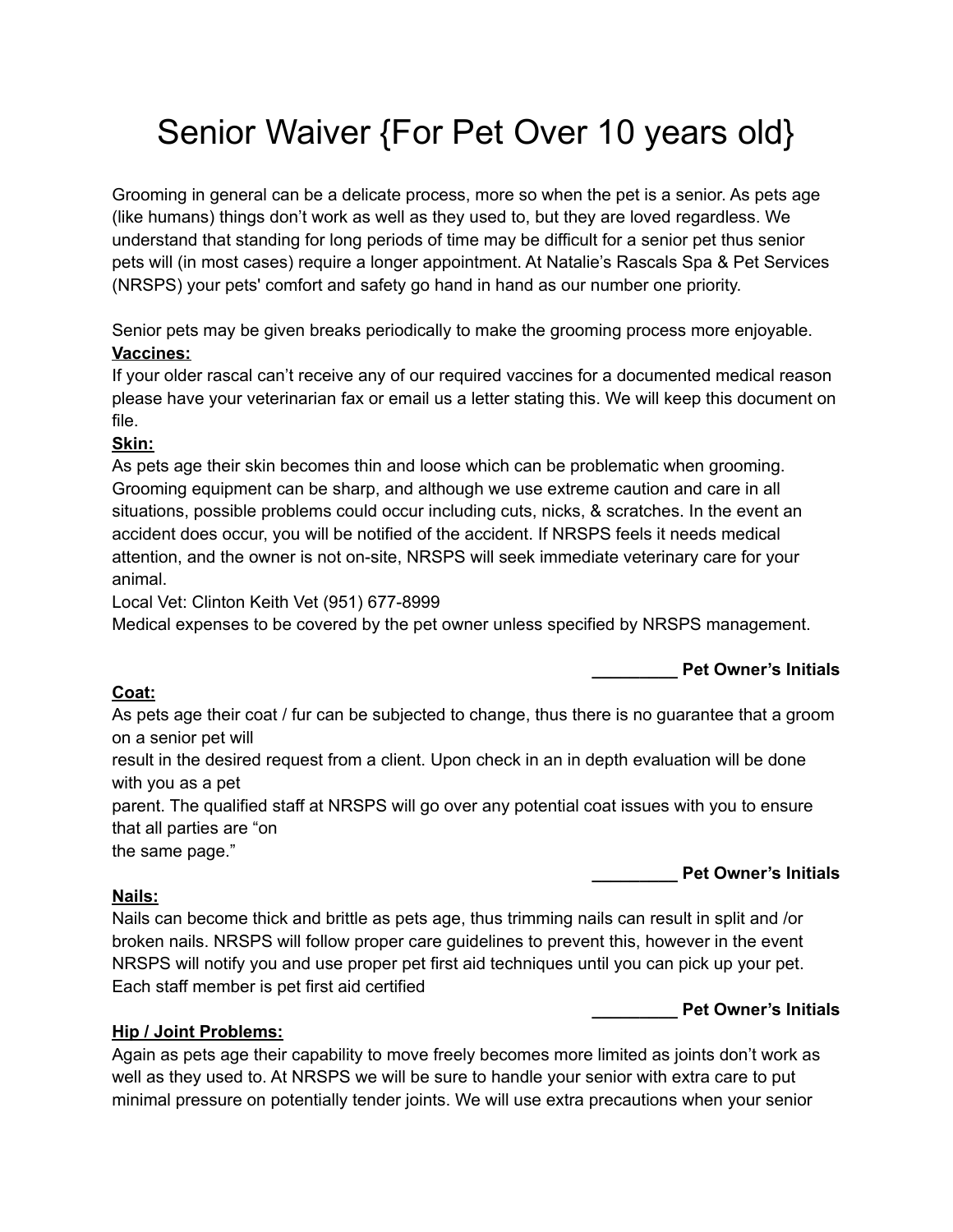rascal is in the tub, drying area and on our grooming tables. For large senior rascals two staff members will be assigned to your pets care during his or her visit with NRSPS.

## **\_\_\_\_\_\_\_\_\_ Pet Owner's Initials**

# **Abscesses' / Tumors / Warts / Calluses:**

Older pets are prone to a variety of "lumps & bumps." Please let us know (to the best of your abilities) where these "bumps'' are on your pet's body. We do a full body scan on senior pets prior to proceeding with grooming however you know your pet best. As we use clippers or scissors a small wart (for example) can easily be missed and result in injury. Although rare, it is a possibility. If your rascal has an abscess that we feel needs medical treatment we will stop grooming services and advise you to take your rascal to your regular veterinarian. Fatty tumors, cysts and other miscellaneous skin lesions/bumps can cause an uneven haircut at times as well.

**\_\_\_\_\_\_\_\_\_ Pet Owner's Initials**

## **Lungs/ Inability to breath:**

Lungs also lose their elasticity during the aging process, and the ability of the lungs to oxygenate the blood may be

decreased. Older dogs may be more prone to respiratory infections, and may tire more easily. In the event that

NRSPS suspects that your rascal is experiencing this NRSPS may refuse services with your pets best interest in

mind. In the event that your rascal has repertory failure in NRSPS care NRSPS is to not be held responsible.

**\_\_\_\_\_\_\_\_\_ Pet Owner's Initials**

### **Seizures & Heart Conditions:**

As pets age, "strenuous" activities that didn't used to cause stress could cause stress / anxiety by the simple discomfort of breaking the old dog routine of relaxing at the house. Although we use several calming techniques and have several vet assistants on staff there is a possibility that the grooming process can become too stressful for an older rascal. If NRSPS notices any signs of stress the rascal will be given a break or in the worst case scenario NRSPS may stop services mid-groom for the best interest of your rascal. In addition, although NRSPS practices quality care there is a possibility for a senior pet to have seizures or heart attacks. In the event of a medical emergency of this nature you will be contacted immediately as a staff member takes your rascal to the nearest veterinarian. Getting your rascal to safety is our priority in the event of a life threatening emergency. The pet owner is responsible for any and all medical expenses in such an event.

**\_\_\_\_\_\_\_\_\_ Pet Owner's Initials**

### **Diabetes:**

If your older rascal has diabetes please let us know. We have several vet assistants on staff that are qualified to follow your pets insulin injection schedule. If you fail to notify us of your pet's diabetic status and your pet has a diabetic related episode NRSPS will again contact you and take your pet to the nearest veterinarian. The pet owner is responsible for any and all medical expenses in such an event.